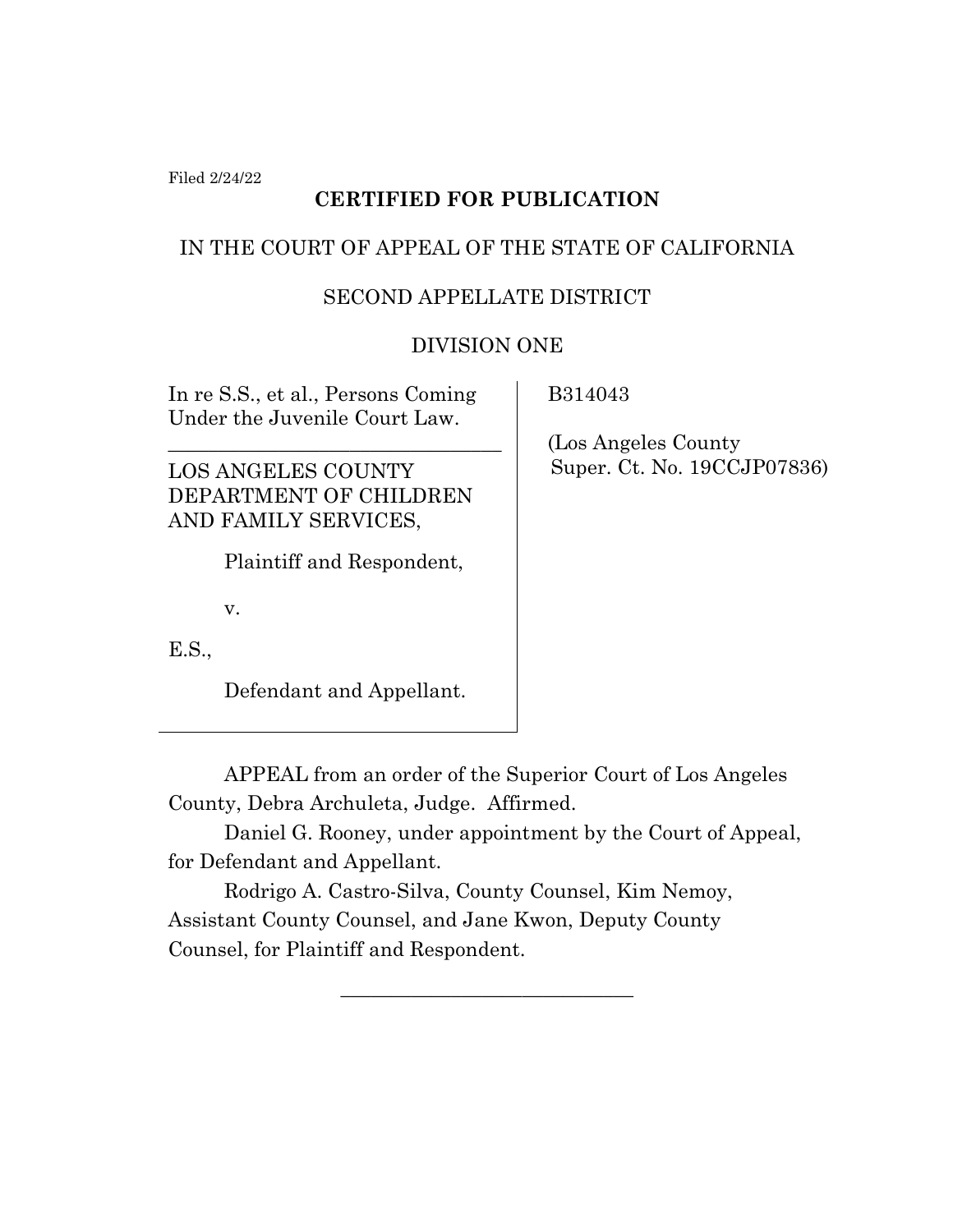E.S. (Mother) appeals from the juvenile court's order terminating her parental rights under Welfare and Institutions Code section 366.26.<sup>1</sup> She contends that the Los Angeles County Department of Children and Family Services (DCFS) and the court failed to comply with their duties of inquiry under section 224.2 and related rules of court. We agree with DCFS that any such failure was harmless and, on that basis, affirm the court's order.

#### **FACTUAL AND PROCEDURAL SUMMARY2**

Shortly before midnight on December 3, 2019, a police officer observed Mother pushing a stroller with her four-month-old daughter, S.S., inside. It was raining and the temperature was below 50 degrees. The officer believed Mother was under the influence of a stimulant, "most likely methamphetamine." The officer arrested Mother on suspicion of child endangerment and being under the influence of drugs. S.S. was placed in protective custody and taken to a hospital for examination.

On December 4, 2019, Mother told a social worker that S.S.'s father was Manuel R., who has custody of three other children the two had together. The social worker asked Mother if there were other relatives who could be contacted and assessed as a relative caregiver, and Mother answered, "[N]o." Mother also "denied Native American ancestry for the family."

**<sup>1</sup>** Subsequent unspecified statutory references are to the Welfare and Institutions Code.

**<sup>2</sup>** Because the sole issue on appeal is whether DCFS has complied with its duty of inquiry under ICWA-related California law, we focus our summary of facts and procedural history on the facts relevant to that issue.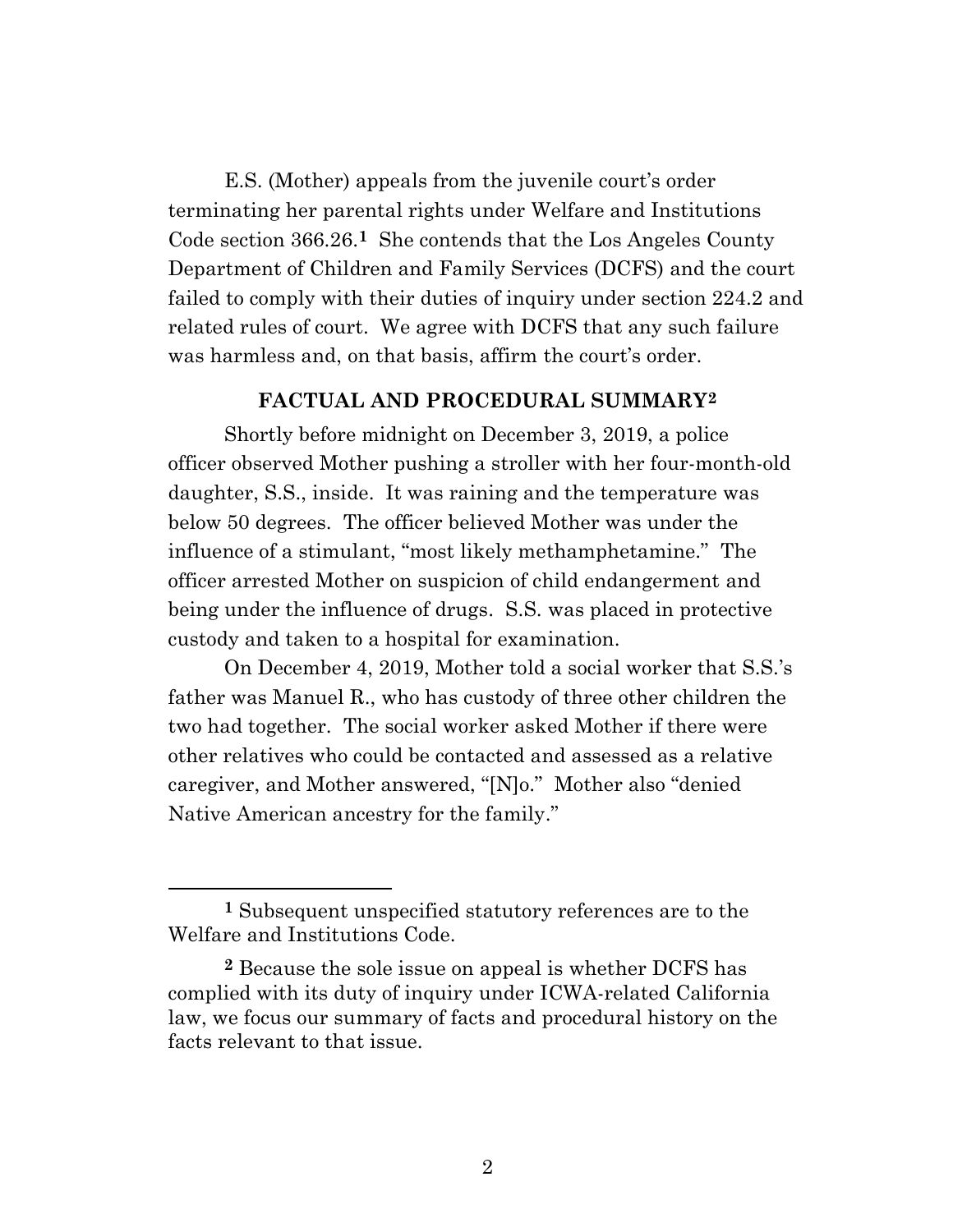Manual R. denied being S.S.'s father and said he ended his relationship with Mother more than two years earlier. He said that Mother had previously told him that S.S.'s father was in jail or prison, but she never told him the father's name.

On December 6, 2019, DCFS filed a juvenile dependency petition under section 300, subdivision (b), alleging that Mother had been arrested and had no plan for S.S.'s ongoing care and supervision. The petition included a statement on Judicial Council form ICWA-010 (Jan. 1, 2008) that a social worker had "made" an "Indian child inquiry," and that S.S. "has no known Indian ancestry."

Mother did not appear at a detention hearing held on December 9, 2019. The court detained S.S. and placed her in DCFS custody. The court ordered monitored visitation for Mother if she contacted DCFS to request visits. The court deferred the "determination of ICWA status . . . for the parents['] appearance."

DCFS placed S.S. in foster care with someone who remained her caregiver throughout the proceedings and whom the court subsequently granted de facto parent status and identified as the prospective adoptive parent.

On December 16, 2019, a social worker spoke with Mother by telephone. The social worker asked Mother about potential relatives who may be considered for placement, and Mother replied that "she did not have any relatives to provide at this time" and "she does not wish for [S.S.] to be placed with [S.S.'s maternal grandmother]." She also "did not wish to provide the child's father's information."

In a jurisdiction/disposition report filed on January 9, 2020, DCFS reported that Mother's whereabouts were unknown and she had not made herself available for an interview. A search for S.S.'s father was "unsuccessful." The report further noted Mother's denial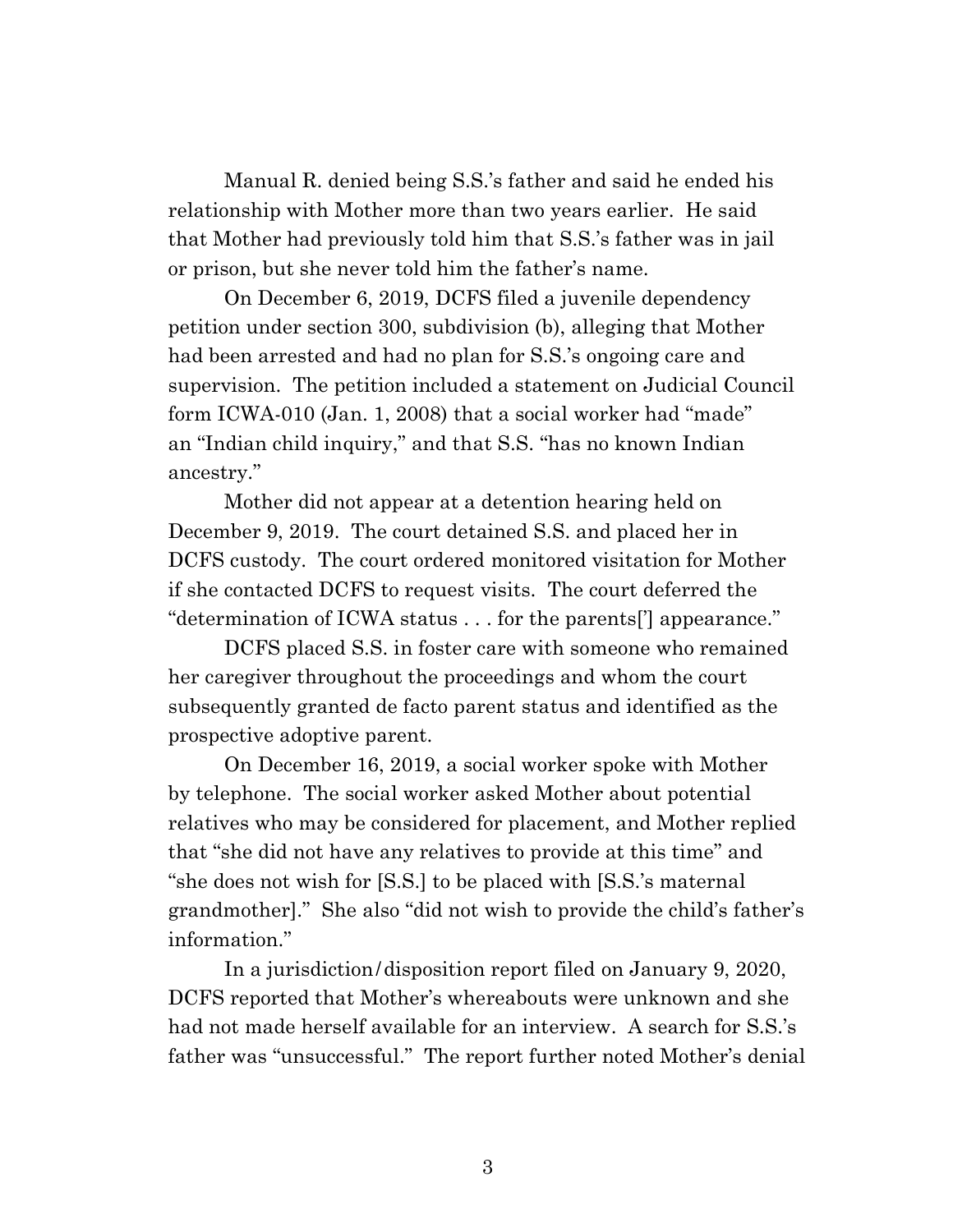of Native American ancestry and stated that the ICWA "does not apply."

On January 9, 2020, Mother was present in court for the first and only time in this case. She filed a parental notification of Indian status form (Judicial Council Forms, form ICWA-020) stating that she has "no Indian ancestry as far as I know."

Our record does not include a reporter's transcript of the January 9, 2020 hearing. In a minute order issued after the hearing, the court stated that it "does not have a reason to know that [S.S.] is an Indian child, as defined under ICWA, and does not order notice to any tribe of the [Bureau of Indian Affairs]. Parents are to keep [DCFS], their attorney and the court aware of any new information relating to possible ICWA status. ICWA-020, the parental notification of Indian status [form,] is signed and filed. The court does not have a reason to know that ICWA applies as to Mother." (Capitalization omitted.)

The court further found that S.S.'s father is unknown. S.S.'s father was never identified to DCFS or the court and his whereabouts remained unknown throughout the proceedings. DCFS's efforts to identify and locate him are detailed in a declaration of due diligence, which the court found to be complete.

DCFS filed an amended dependency petition on January 22, 2020, which added an allegation under section 300, subdivision (b) that Mother is a current and frequent abuser of illegal substances, which renders her incapable of providing regular care for S.S.

During the combined jurisdiction and disposition hearing on January 30, 2020, the court found the amended petition's allegations true, declared S.S. a dependent of the court, and removed her from Mother's custody. S.S. continued to be placed with her foster parent.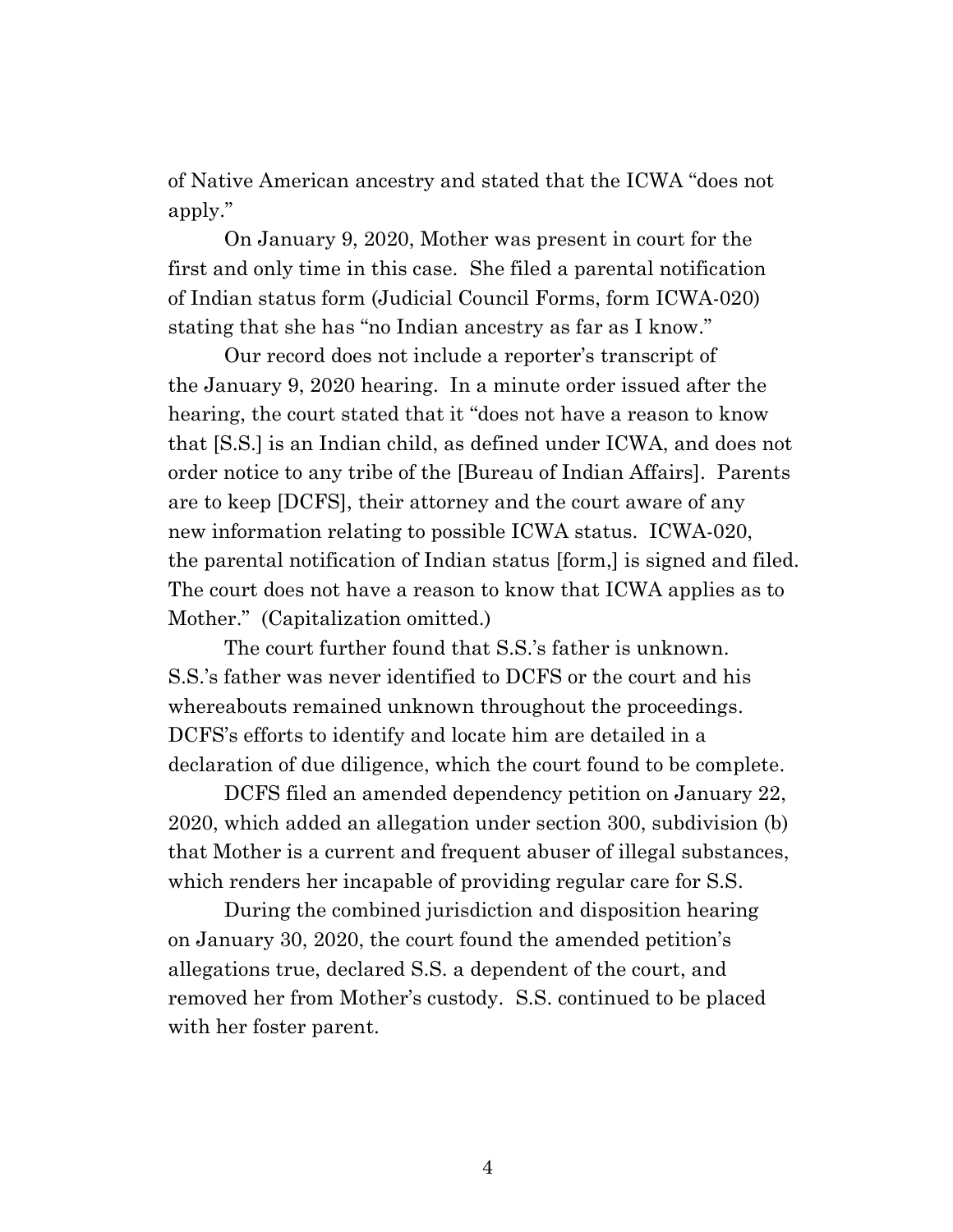In April 2020, S.S.'s maternal grandmother contacted DCFS to ask about visits with her. She also stated that she was interested in adopting S.S. "[V]irtual visits" (due to the COVID-19 pandemic) between maternal grandmother and S.S. were scheduled for once per week. Maternal grandmother participated in three of the eight visits scheduled in May, June, and July 2020. In a report filed in January 2021, a social worker stated that maternal grandmother's visits "remain[ed] inconsistent."

At a hearing held on January 13, 2021, counsel for Mother asked that the court consider possible placement with maternal grandmother. The court did not respond to this request. At the conclusion of that hearing, the court terminated Mother's reunification services and set the matter for a hearing to be held pursuant to section 366.26.

In April 2021, the court granted S.S.'s counsel's request that DCFS assess the maternal grandmother for possible placement of S.S. with her. In connection with the assessment, the maternal grandmother told a social worker that Mother had been living with her before S.S.'s birth and thereafter until a few days before DCFS took the four-month-old S.S. into protective custody. The maternal grandmother said she would like S.S. placed in her home and was willing to provide permanency for the child. DCFS recommended that S.S. remain in her current placement with a prospective adoptive parent. On May 6, 2021, the court denied the maternal grandmother's request for placement.

In a report prepared for the section 366.26 hearing, DCFS noted the court's January 9, 2020 finding that the court did not have a reason to know that S.S. is an Indian child and "recommended that the court find that [ICWA] does not apply as to this case."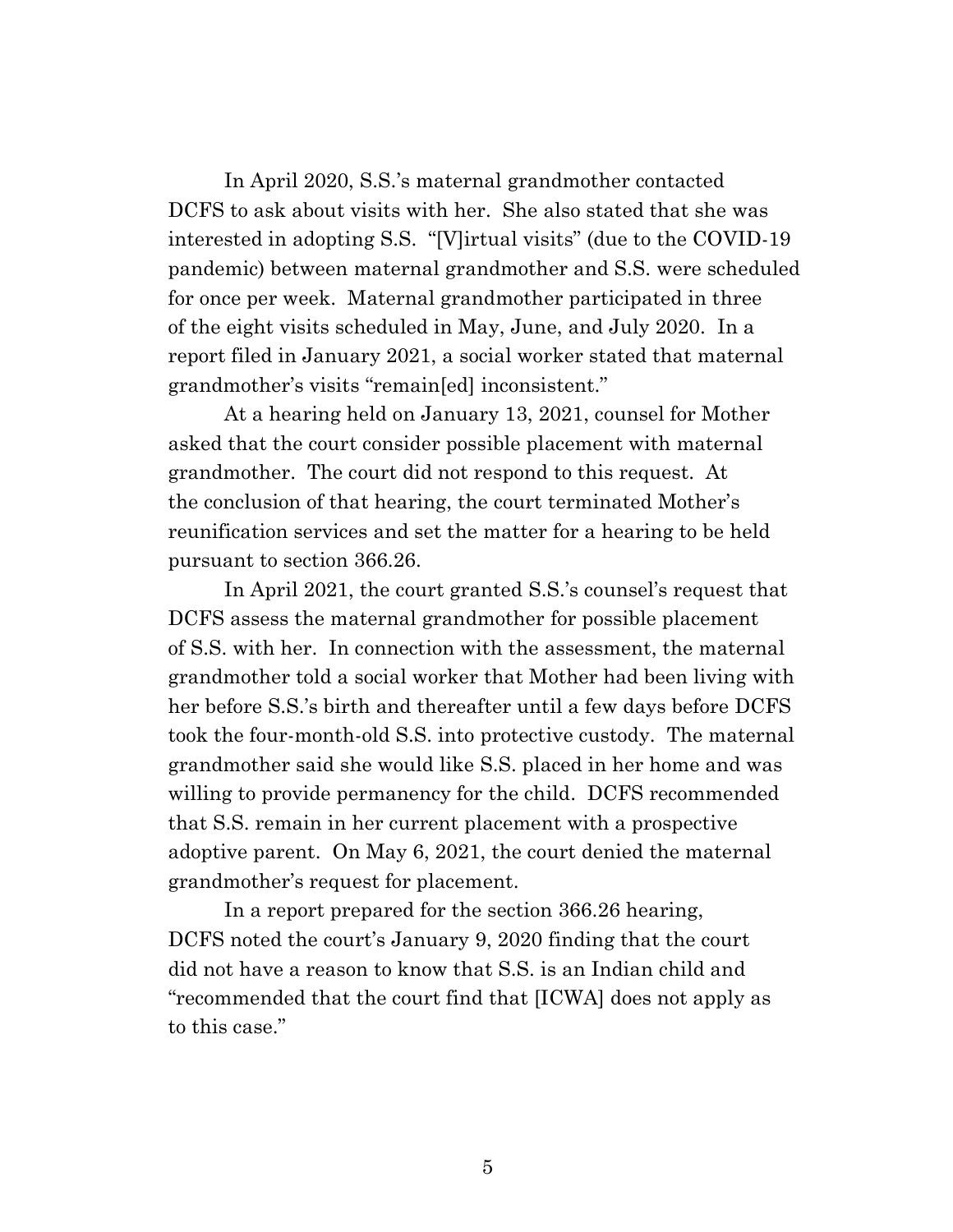On July 14, 2021, the court held a hearing pursuant to section 366.26. Mother was not present. The court terminated Mother's parental rights to S.S., approved the permanent plan of adoption, and designated S.S.'s foster parent as her prospective adoptive parent.

Mother filed a timely notice of appeal.

#### **DISCUSSION**

Mother contends that DCFS failed to satisfy its duty under California law to inquire whether S.S. is or may be an Indian child within the meaning of ICWA. DCFS argues that Mother has failed to demonstrate that any such failure was prejudicial and the court's order terminating parental rights should therefore be affirmed. We agree with DCFS.

"Under California law, the court and county child welfare department 'have an affirmative and continuing duty to inquire whether a child,' who is the subject of a juvenile dependency petition, 'is or may be an Indian child.' [Citations.] The child welfare department's initial duty of inquiry includes 'asking the child, parents, legal guardian, Indian custodian, extended family members, others who have an interest in the child, and the party reporting child abuse or neglect, whether the child is, or may be, an Indian child and where the child, the parents, or Indian custodian is domiciled.' (§ 224.2, subd. (b).)" (*In re Austin J.* (2020) 47 Cal.App.5th 870, 883 (*Austin J.*).)**3**

**<sup>3</sup>** Federal regulations implementing ICWA require that state courts, "at the commencement of the proceeding," "ask each participant in an emergency or voluntary or involuntary child-custody proceeding whether the participant knows or has reason to know that the child is an Indian child." (25 C.F.R. § 23.107(a) (2022).) State courts must also "instruct the parties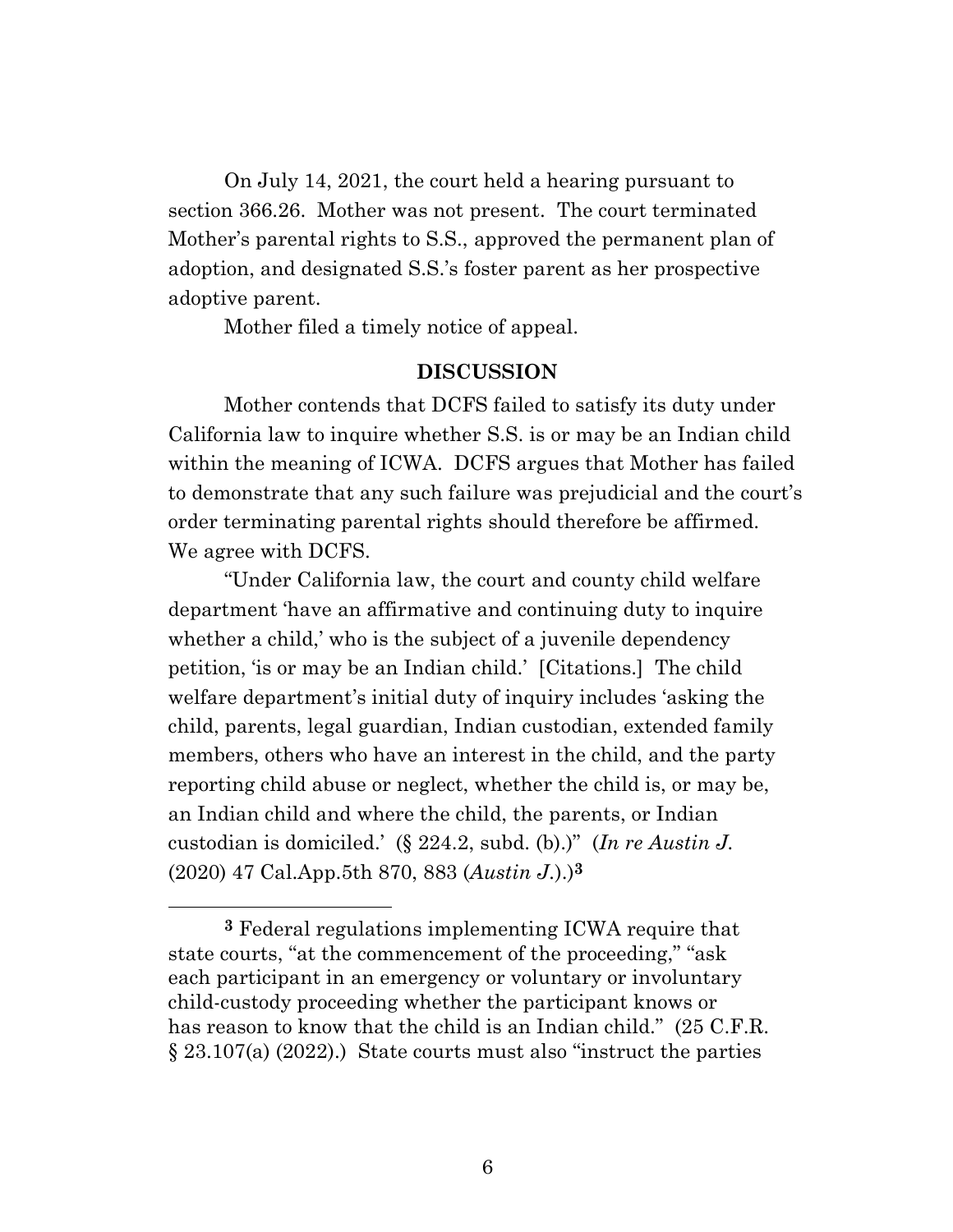Here, Mother informed a social worker at their first meeting that Mother's family had no "Native American ancestry." At her first court appearance on January 9, 2020, Mother filed an ICWA-020 form stating that she has "no Indian ancestry as far as [she] know[s]." According to a minute order regarding that hearing, the court determined that it "does not have a reason to know that ICWA applies as to Mother." Our record does not include a reporter's transcript of the January 9, 2020 hearing and we therefore presume that the court received evidence sufficient to support that conclusion. (See Cal. Rules of Court, rule 8.120(b) ["[i]f an appellant intends to raise any issue that requires consideration of the oral proceedings in the superior court, the record on appeal must include a record of these oral proceedings in the form of" a reporter's transcript, an agreed statement, or a settled statement]; *Estate of Fain* (1999) 75 Cal.App.4th 973, 992 ["it is presumed that the unreported trial testimony would demonstrate the absence of error"].)

Mother contends that even if DCFS satisfied its duty of inquiry as to herself, social workers failed to also ask S.S.'s maternal grandmother—an "extended family member[ ]" about Indian ancestry. (§ 224.2, subd. (b); Cal. Rules of Court, rule  $5.481(a)(1)$ ; see  $25 \text{ U.S.C.}$  § 1903(2) [defining extended family member to include grandparents].) The maternal grandmother, Mother points out, initiated contact with DCFS in April 2020, visited with S.S., and had ongoing contact with social workers, and yet there is no record of any ICWA-related inquiry to her.

to inform the court if they subsequently receive information that provides reason to know the child is an Indian child." (*Ibid.*)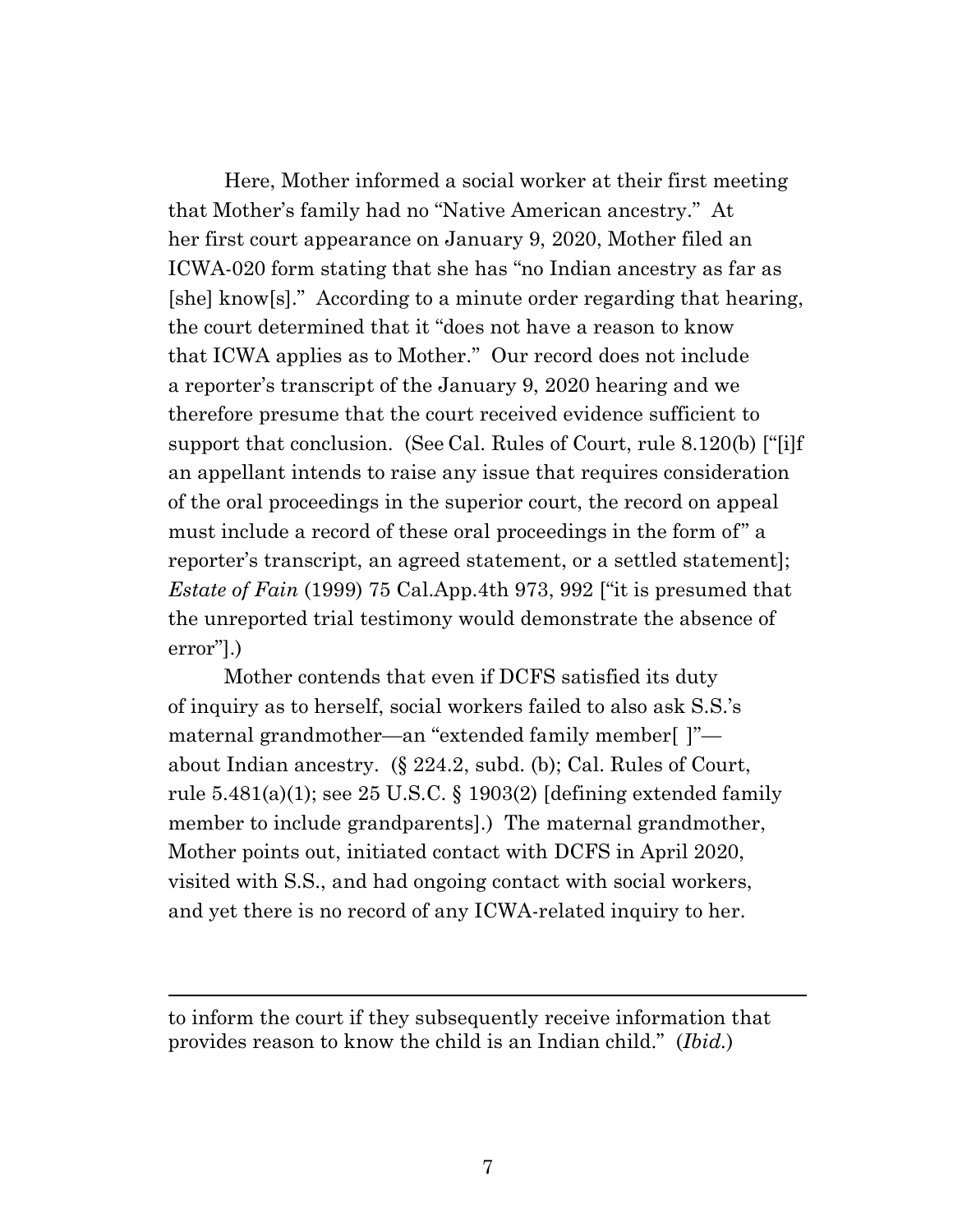Even if DCFS failed to fulfill its duty of inquiry with respect to the maternal grandmother, Mother has failed to show that the failure is prejudicial.

Social workers have no duty under federal law to ask extended family members about possible tribal membership. (*In re A.C.* (2021) 65 Cal.App.5th 1060, 1069.) The error, if any, is an error of state law. (*Ibid.*; accord, *In re Benjamin M.* (2021) 70 Cal.App.5th 735, 742 (*Benjamin M.*).) The usual test for prejudicial state law error is whether, " 'after an examination of the entire cause, including the evidence' " (*People v. Watson* (1956) 46 Cal.2d 818, 836), we are "of the 'opinion' that it is reasonably probable that a result more favorable to the appealing party would have been reached in the absence of the error." (*Ibid*.; see *Benjamin M., supra,* 70 Cal.App.5th at p. 742 [*Watson* standard applies to agency's failure to comply with initial duty of inquiry under California's ICWA-related law].) Although an appellant ordinarily has the burden of establishing prejudice (*Adams v. MHC Colony Park, L.P.* (2014) 224 Cal.App.4th 601, 614), a parent's ability to make this showing based upon the record in failure-to-inquire cases can be problematic "when the record is inadequate because of the social services agency's failure to document its inquiries." (*A.C.*, *supra*, 65 Cal.App.5th at p. 1070.) Some courts have addressed this problem by requiring an appellant who asserts a breach of the duty of inquiry to, at a minimum, make an offer of proof or other affirmative assertion of Indian heritage on appeal. (*Id*. at p. 1069; *In re Noreen G.* (2010) 181 Cal.App.4th 1359, 1388; *In re H.B.* (2008) 161 Cal.App.4th 115, 122; *In re N.E.* (2008) 160 Cal.App.4th 766, 769; *In re Rebecca R.* (2006) 143 Cal.App.4th 1426, 1430−1431; but see *In re Y.W.* (2021) 70 Cal.App.5th 542, 556 [a parent "does not need to assert he or she has Indian ancestry to show a child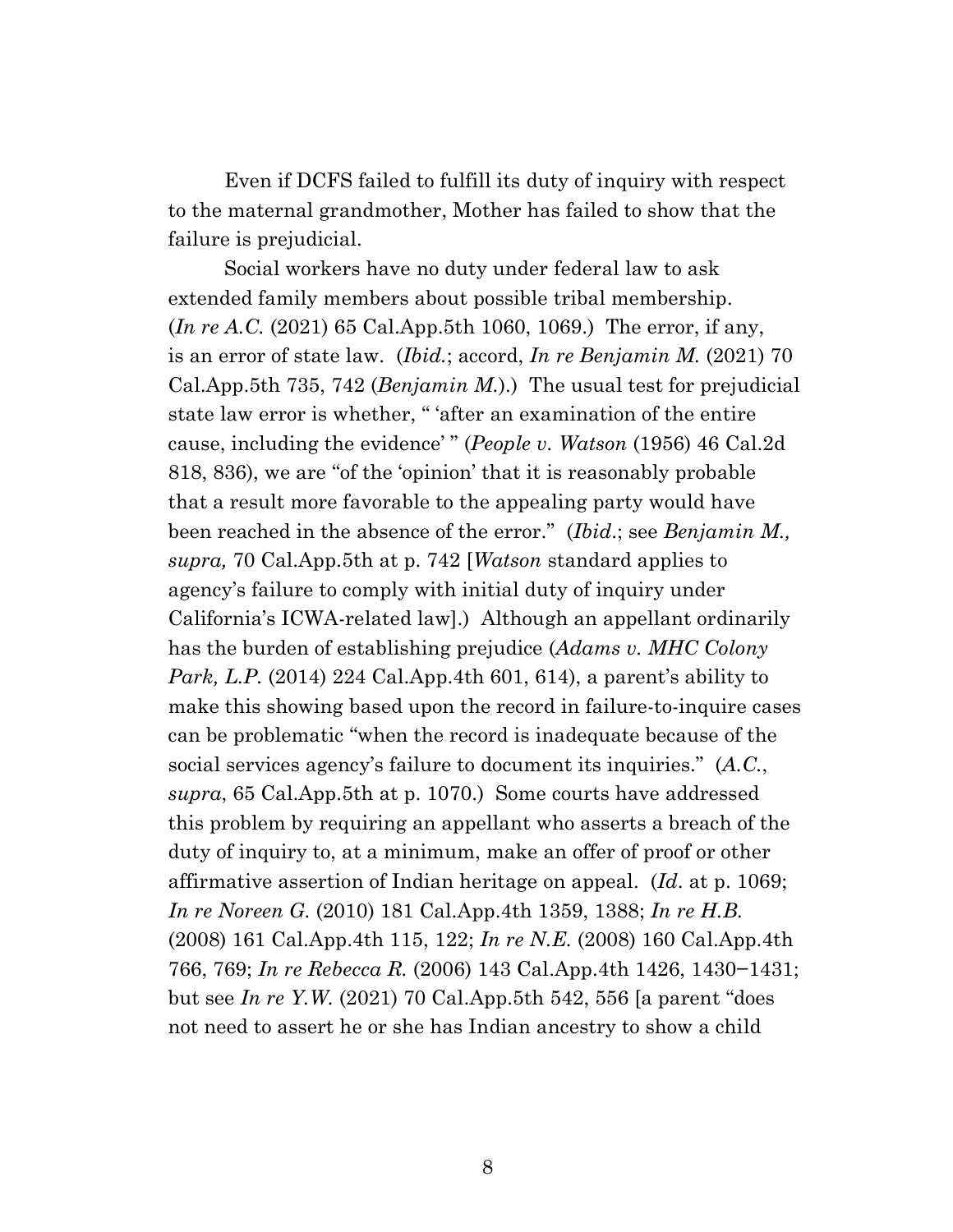protective agency's failure to make an appropriate inquiry under ICWA and related law is prejudicial"].)

In *Benjamin M.*, *supra*, 70 Cal.App.5th 735, our colleagues in the Fourth Appellate District recently rejected such a requirement. (*Id.* at p. 745.) The court considered various means of reviewing this issue and concluded "that in ICWA cases, a court must reverse where the record demonstrates that the agency has not only failed in its duty of initial inquiry, but where the record indicates that there was readily obtainable information that was likely to bear meaningfully upon whether the child is an Indian child." (*Id.* at p. 744.)

Applying *Benjamin M.*'s test here, we note that the maternal grandmother is the only person Mother identifies as a person social workers should have asked about S.S.'s Indian ancestry.**4** We thus need only consider whether DCFS's failure to inquire of maternal grandmother was prejudicial under the *Benjamin M.* standard. We conclude that it was not. It is significant for the purposes of this analysis that the maternal grandmother expressed her desire to adopt S.S. and, with the aid of S.S.'s counsel, maternal grandmother sought to have S.S. placed with her. Mother's counsel also requested that maternal grandmother be considered for placement. Under ICWA, when an Indian child is the subject of foster care or adoptive placement proceedings, "preference shall be given, in the absence of good cause to the contrary, to a placement with . . . [¶] . . . a member of the Indian child's extended family."  $(25 \text{ U.S.C.} \S 1915(a) \& (b))$ . Thus, if S.S. is an Indian child, that fact would support the maternal grandmother's efforts to have

**<sup>4</sup>** Mother does not contend that DCFS or the court failed to satisfy any duty of inquiry with respect to the paternal side of S.S.'s family.